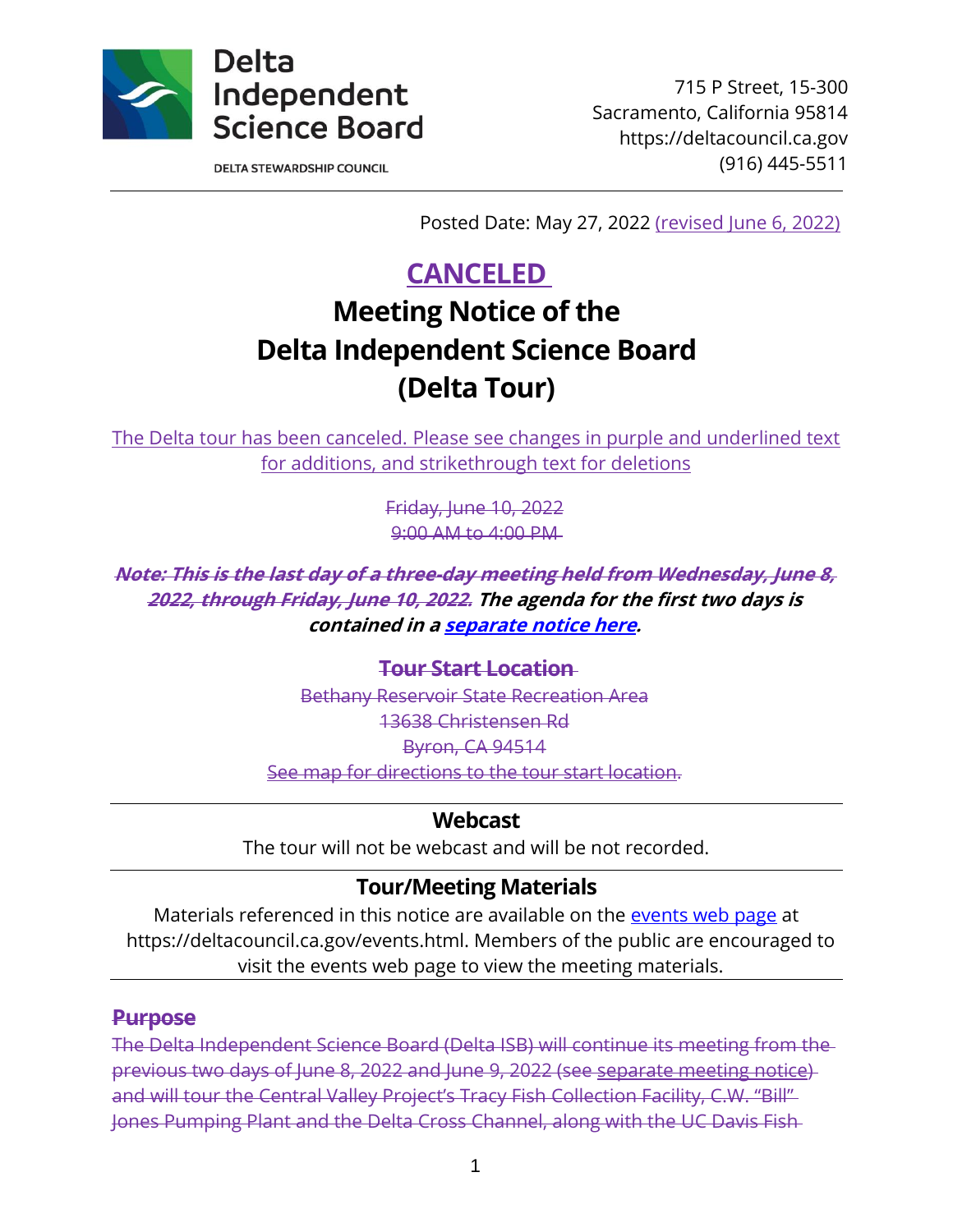Conservation and Culture Laboratory. Parking will be extremely limited at these facilities. Space will be offered on a first-come, first-served basis via reservation. To reserve your space on the tour, please e-mail [disb@deltacouncil.ca.gov](mailto:disb@deltacouncil.ca.gov) by **Monday, June 6 at 9 AM**.

As part of security measures at these facilities, you must bring and show a United States or State-issued identification card. For health and safety, all attendees must wear close-toed shoes, and hard hats will be required for portions of the tour. Hard hats will be provided, but you are welcome to bring your own. Masks and physical distancing are strongly recommended.

All members of the public participating in the tour are responsible for their own transportation to and from the tour, as well as their own food and water. There will be no refreshments or water provided at any time during the tour. All times listed in the agenda are approximate. The Delta ISB will convene as a quorum at the stops listed on the agenda. There will not be a quorum of members during transportation between stops.

This Purpose section describes the highlights. For more information about the meeting, refer to the agenda below.

## **Agenda**

The agenda items listed below may be considered in a different order pursuant to the determination of the Delta ISB chair. Times listed on the agenda are approximate only. At the discretion of the Delta ISB, all items appearing on this agenda, whether expressly listed for action, may be deliberated upon and may be subject to action.

#### **~ 9:00 AM: Tour/Meeting Starts**

The Delta ISB will meet in the parking lot of the Bethany Reservoir State Recreation Area (3638 Christensen Rd Byron, CA 94514). [See map for directions to the tour](https://www.google.com/maps/place/Bethany+Reservoir+State+Recreation+Area/@37.7829387,-121.6191937,17z/data=!3m1!4b1!4m5!3m4!1s0x80901e43d4820b11:0x7b75ef8642f21fa!8m2!3d37.7829387!4d-121.617005)  [start location.](https://www.google.com/maps/place/Bethany+Reservoir+State+Recreation+Area/@37.7829387,-121.6191937,17z/data=!3m1!4b1!4m5!3m4!1s0x80901e43d4820b11:0x7b75ef8642f21fa!8m2!3d37.7829387!4d-121.617005)

- 1. Welcome and Declarations
- 2. Public Comments

The Delta ISB will take public comments on topics within its jurisdiction that are not on the agenda.

3. Recess meeting to reconvene at the Tracy Fish Collection Facility at ~9:30 AM

## **~ 9:10 AM: Depart Bethany Reservoir State Recreation Area to the Tracy Fish Collection Facility (6525 Lindemann Rd, Byron, CA 94514)**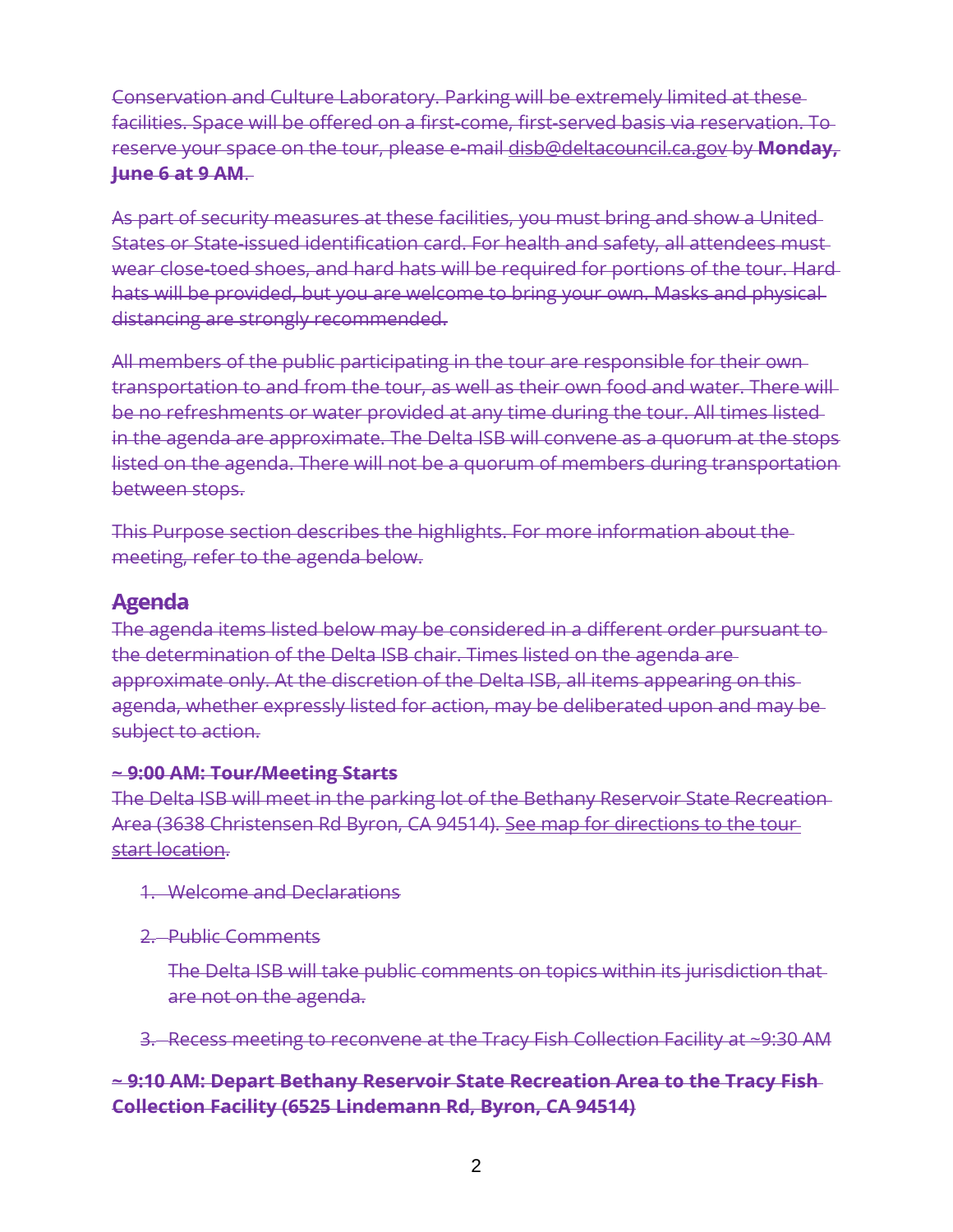#### [See map for directions to Tracy Fish Collection Facility.](https://www.google.com/maps/place/6525+Lindemann+Rd,+Byron,+CA+94514/@37.815909,-121.5633909,17z/data=!3m1!4b1!4m5!3m4!1s0x80901c3de79a561d:0x90b9333c77243640!8m2!3d37.815909!4d-121.5612022?authuser=0)

#### **~ 9:30 AM: Reconvene Meeting at Tracy Fish Collection Facility**

- 4. Establish a quorum
- 5. Tracy Fish Collection Facility Tour

René Reyes of the United States Bureau of Reclamation will provide a tour of the Central Valley Project's Tracy Fish Collection Facility, which is operated in conjunction with the C.W. "Bill" Jones Pumping Plant to protect and salvage fish from pumping operations (see [fact sheet\)](https://www.usbr.gov/mp/mpr-news/docs/factsheets/jones-pumping-plant.pdf).

6. Recess meeting to reconvene at the C.W. "Bill" Jones Pumping Plant at ~11:00 AM

## **~ 10:45 AM: Depart Tracy Fish Collection Facility to the C.W. "Bill" Jones Pumping Plant (16650 Kelso Road, Byron California 94514)** [See map for directions to the C.W. "Bill" Jones Pumping](https://www.google.com/maps/place/16650+Kelso+Rd,+Byron,+CA+94514/@37.7948342,-121.5836637,17z/data=!3m1!4b1!4m5!3m4!1s0x80901e8050764c61:0xaa61e4924a501568!8m2!3d37.7948342!4d-121.5836637?authuser=0) Plant.

#### **~ 11:00 AM: Reconvene Meeting at the C.W. "Bill" Jones Pumping Plant**

- 7. Establish a quorum
- 8. C.W. "Bill" Jones Pumping Plant Tour Seth Harris of the San Luis Delta Mendota Water Authority will provide an overview of the C.W. "Bill" Jones Pumping Plant Tour, which lifts water at the southern end of the Sacramento-San Joaquin Delta into the Delta-Mendota Canal for water deliveries (see [fact sheet\)](https://www.usbr.gov/mp/mpr-news/docs/factsheets/jones-pumping-plant.pdf).
- 9. Recess meeting to reconvene at Bethany Reservoir State Recreation Area at  $\sim$ 12:30 PM

**~ 12:15 PM: Depart C.W. "Bill" Jones Pumping Plant to the Bethany Reservoir State Recreation Area (3638 Christensen Rd Byron, CA 94514) for Lunch.** [See map for directions to the Bethany Reservoir State Recreation Area .](https://www.google.com/maps/place/Bethany+Reservoir+State+Recreation+Area/@37.7829387,-121.6191937,17z/data=!3m1!4b1!4m5!3m4!1s0x80901e43d4820b11:0x7b75ef8642f21fa!8m2!3d37.7829387!4d-121.617005)

#### **~ 12:30 PM: Reconvene Meeting at the Bethany Reservoir State Recreation Area for Lunch.**

- 10.Establish a quorum
- 11.Discussion of Delta tour over lunch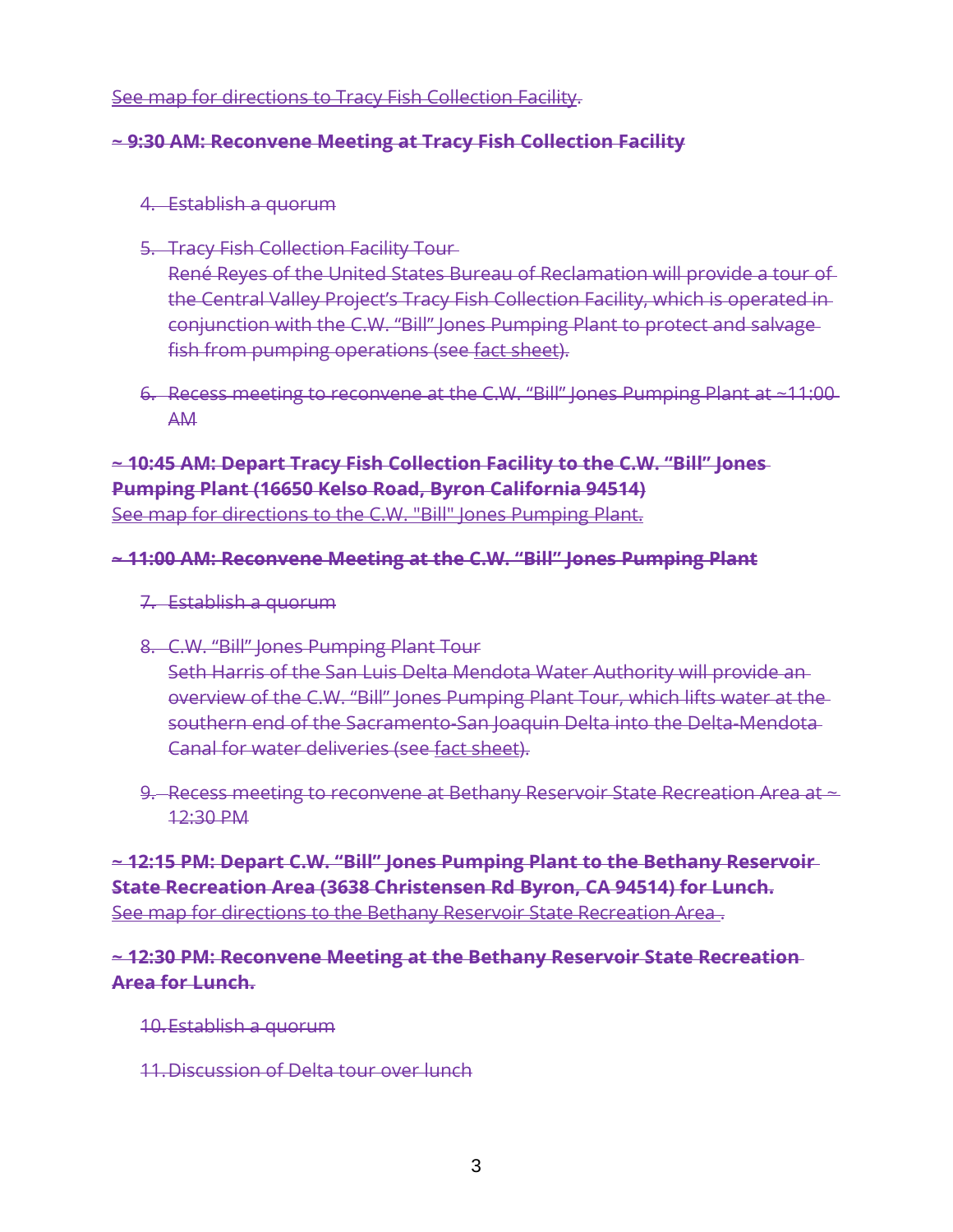#### 12.Recess meeting to reconvene at UC Davis Fish Conservation and Culture Laboratory at ~1:15 PM

## **~ 1:00 PM: Depart Bethany Reservoir State Recreation Area to the UC Davis Fish Conservation and Culture Laboratory (17501 Byron Hwy, Byron (Discovery Bay), CA 94505)**

[See map for directions to the UC Davis Fish Conservation and Culture Laboratory.](https://www.google.com/maps/place/UC+Davis+Fish+Conservation+and+Culture+Laboratory/@37.8242281,-121.5971131,17z/data=!4m13!1m7!3m6!1s0x80901da593ff0cb7:0x81ef2dd944e86914!2s17501+Byron+Hwy,+Discovery+Bay,+CA+94505!3b1!8m2!3d37.8242281!4d-121.5949244!3m4!1s0x80901da591424a5d:0xa5f040dcc8bc5937!8m2!3d37.8242646!4d-121.5951032)

### **~ 1:15 PM: Reconvene Meeting at the UC Davis Fish Conservation and Culture Laboratory**

13.Establish a quorum

14.UC Davis Fish Conservation and Culture Laboratory Tour Dr. Tien-Chieh Hung of UC Davis will provide a tour of the [Fish Conservation and](https://fccl.ucdavis.edu/)  [Culture Laboratory,](https://fccl.ucdavis.edu/) which houses a refuge population and research center for Delta Smelt.

15.Recess meeting to reconvene at Delta Cross Channel at ~3:30 PM

## **~ 2:15 PM: Depart the UC Davis Fish Conservation and Culture Laboratory to the parking lot of the Chuck Tison Memorial (13971 River Rd, Walnut Grove, CA 95690) to visit the Delta Cross Channel.**

[See map for directions to the Chuck Tison Memorial.](https://www.google.com/maps/place/Chuck+Tison+Memorial/@38.2477072,-121.5115354,16.92z/data=!4m13!1m7!3m6!1s0x809ab11209e38ca9:0xa5040fb64d4e8495!2s13971+River+Rd,+Walnut+Grove,+CA+95690!3b1!8m2!3d38.2477007!4d-121.5094995!3m4!1s0x809ab1bff73002f5:0x2ecfd6f124a9edbf!8m2!3d38.2471043!4d-121.5090252)

### **~ 3:30 PM: Reconvene Meeting in Walnut Grove, CA to visit the Delta Cross Channel.**

16.Establish a quorum

#### 17.Delta Cross Channel Overview

Kristin White of the United States of Bureau of Reclamation will provide an overview of the [Central Valley Project's Delta Cross Channel,](https://www.usbr.gov/mp/mpr-news/docs/factsheets/delta-cross-channel-canal.pdf) which facilitates the diversion of fresh water from the Sacramento River into the interior Sacramento-San Joaquin River Delta.

**~ 4:00 PM: Tour and meeting adjourned**

# **Additional Information**